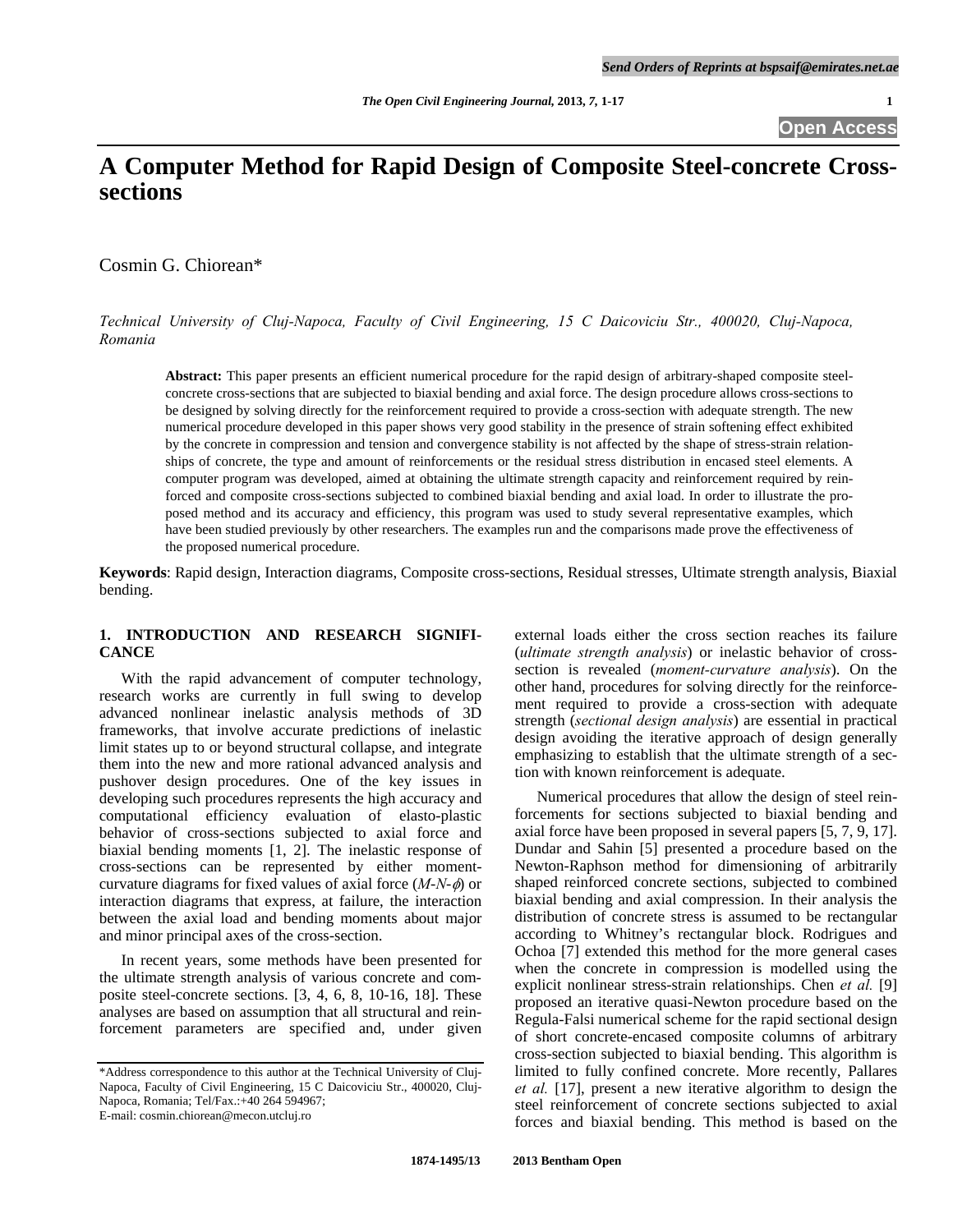ultimate strains proposed by Eurocode-2 for sections under uniaxial bending and is limited also to fully confined concrete. For all these algorithms, problems of convergence may arise especially when starting or initial values (i.e. the parameters that define the strain profile over the cross-section) are not properly selected, and they may become unstable near the state of pure compression or tension. Moreover, all the above methods do not take into account the tension stiffening effect for concrete, strain-softening effect exhibited by the concrete in compression and residual stresses for encased steel section.

 In this paper a new procedure based on Newton iterative method is proposed to design the required reinforcement for composite steel-concrete cross-sections subjected to axial force and biaxial bending moments. Moreover, procedure developed by the author in [18] for construction of moment capacity contours and interaction diagrams is enhanced by inclusion of concrete tension stiffening effect, multiple stress-strain relationships for concrete in compression, prestressed reinforced concrete sections and various distribution of residual stresses for encased steel section. Residual stresses in structural steel component are due to uneven cooling of component parts during the rolling process. However, only a few works available in the literature have addressed this effect on the carrying capacity of composite steel-concrete cross-sections. Studies of Virdi and Dowiing [20] and Shrabek and Mirza [19] indicate that the residual stresses can affect the strength of composite columns. For this reason, residual stresses were accounted for in encased steel sections used for the ultimate strength capacity evaluation of composite steel-concrete cross-sections and two types of residual stress patterns, EC2 and AISC-LRFD distribution, can be taken into account in the present formulation.

 The method proposed herein, for design of crosssections, consists of computing the required reinforcement area (*Ato*t) supposing that all structural parameters are specified and, under given external loads, the cross section reaches its failure either in tension or compression. The problem is formulated by means of three equilibrium equations for the section. The condition of ultimate limit state is enforced by a compatibility equation imposing the maximum strain on the section to be equal to the limit strain of the corresponding material. These nonlinear equations are manipulated so that one of them is uncoupled and the Newton iterative strategy is applied only to the remaining coupled equilibrium equations in which total reinforcement steel area  $A_{\text{tot}}$ , and the ultimate sectional curvatures  $\phi_x$  and  $\phi_y$  represent the unknowns.

 The proposed approach is advantageous with respect to the existing ones [5, 7, 9, 17], in that the solution is obtained by solving just three coupled nonlinear equations and the convergence stability is not sensitive to the initial/starting values of the basic variables involved in the iterative process. Furthermore in the proposed approach only one variable  $(A<sub>tot</sub>)$  requires an initial value to set up the iterative process, the iterative procedure starts with ultimate curvatures  $\phi_x=0$ ,  $\phi$  =0. In most of the existing methods the convergence stability is governed by a good choice of the initial values of the basic variables which are not always simple to choose. This method, as compared to other iterative methods used in the solution of nonlinear equations for design of cross-sections, is very stable and convergence is very fast, the proposed iterative procedure has converged for many different problems in six to seven iterations, despite the quality of the initial value chosen for total required reinforcement area  $A_{tot}$ .

 Some studies [5] indicate that a negative value for reinforcement area *Atot*, that could be obtained as a solution of nonlinear equilibrium equations, corresponds to an unnecessarily big section and consequently the reinforcement is not necessary. This is a controversial issue, because both positive and negative values for the reinforcement could represent mathematical solution of the nonlinear equilibrium equations and consequently, convergence to a negative solution could not lead necessarily to the conclusion that the reinforcement is not required.

 The stability and rapid convergence of the proposed approach are also due to the fact that the Jacobian's of the nonlinear system of equations is explicitly computed whereas in the methods proposed by Dundar and Sahin [5] and Rodrigues and Ochoa [7], the partial derivatives, involved in determination of the Jacobian matrix, can be only approximately expressed in terms of finite differences.

## **2. MATHEMATICAL FORMULATION**

#### **2.1. Basic Assumptions and Constitutive Material Models**

 Consider the cross-section subjected to the action of the external bending moments about both global axes and axial force as shown in Fig. (**1**). The cross-section may assume any shape with multiple polygonal or circular openings. It is assumed that plane section remains plane after deformation. This implies a perfect bond between the steel and concrete components of a composite concrete-steel cross section. Shear and torsional interaction effects are not accounted for in the concrete constitutive model.

 Thus the resultant strain distribution corresponding to the curvatures about global axes  $\Phi = {\phi_x, \phi_y}$  and the axial compressive strain  $\varepsilon_0$  can be expressed at a generic point, in concrete matrix, fiber of structural steel or ordinary reinforced bars, of coordinates  $(x, y)$  in a linear form as:

$$
\varepsilon = \varepsilon_0 + \phi_x y + \phi_y x \tag{1}
$$

### *Behavior of concrete in compression*

 Two stress-strain relationships are taken into account, in the present investigation, to model the compressive behavior of concrete. The first constitutive relation [7] to model the concrete under compression is represented by a combination of a second-degree parabola (for ascending part) and a straight line (for descending part), Eq.(2), as depicted in Fig. (**2a**):

$$
f_c = \begin{cases} f_c \left( 2 \frac{\varepsilon}{\varepsilon_{c0}} - \frac{\varepsilon^2}{\varepsilon_{c0}^2} \right), & \varepsilon \le \varepsilon_0 \\ f_c \left( 1 - \gamma \left( \frac{\varepsilon - \varepsilon_{c0}}{\varepsilon_{cu} - \varepsilon_{c0}} \right) \right), & \varepsilon_0 < \varepsilon \end{cases}
$$
(2)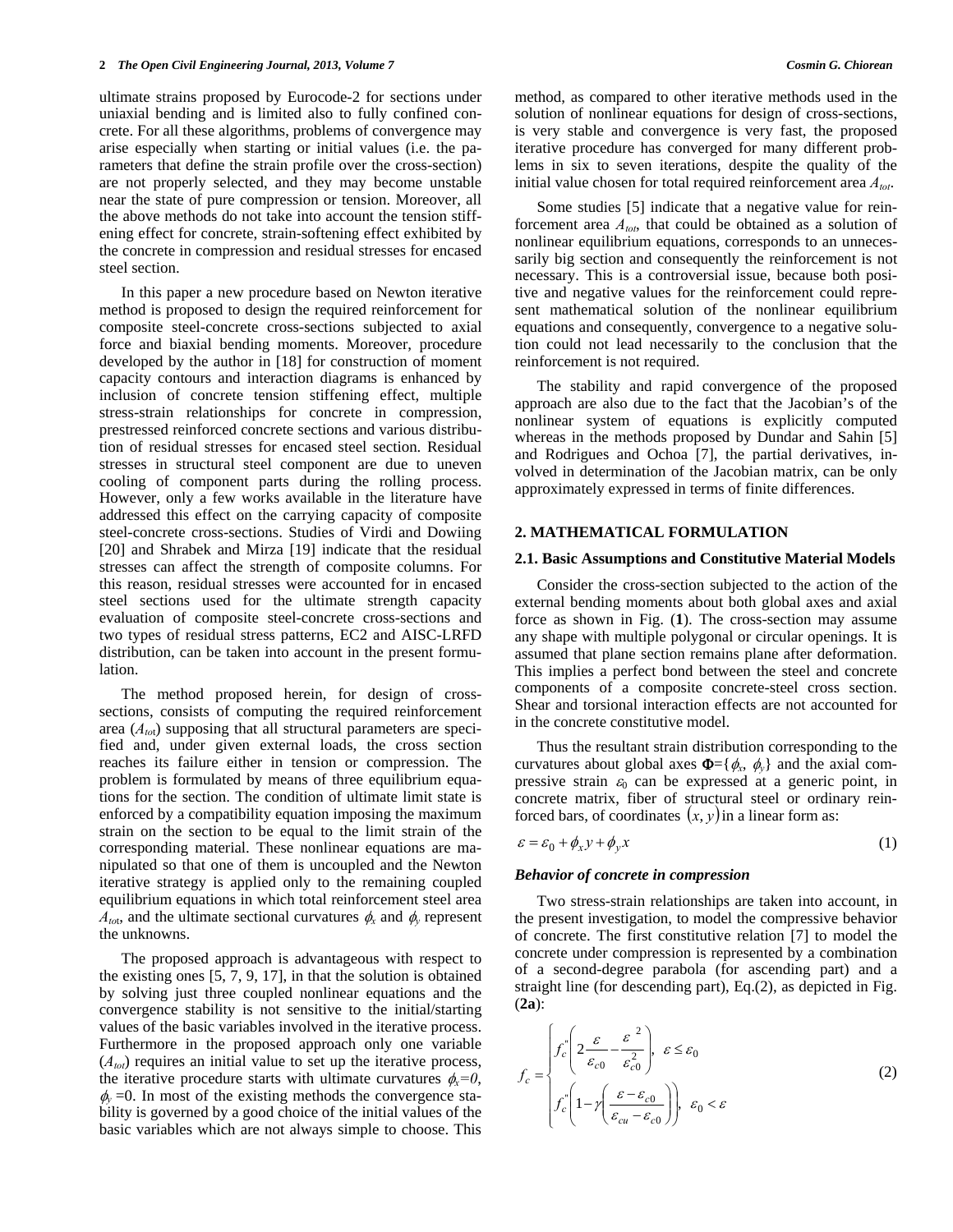

**Fig. (1).** Model of arbitrary composite cross-section.



**Fig. (2).** Stress-strain relationships for concrete in compression: (**a**) combination of second-degree parabola and straight line; (**b**) EC2 stressstrain law.

where  $\gamma$  represents the degree of confinement in the concrete and allows for the modelling of strain-softening, creep and confinement in concrete by simply varying the crushing strain  $\varepsilon_{c0}$ , ultimate compressive strain  $\varepsilon_{cu}$  and  $\gamma$  respectively. The second constitutive relationship to model compressive behavior of concrete is the stress-strain law prescribed by Eurocode 2 [14], as depicted in Fig. (**2b**):

$$
f_c = f_c^* \frac{k \left(\frac{\varepsilon}{\varepsilon_{c0}}\right) - \left(\frac{\varepsilon}{\varepsilon_{c0}}\right)^2}{1 + (k - 2) \frac{\varepsilon_c}{\varepsilon_{c0}}}, \ \varepsilon \le \varepsilon_{cu}
$$
 (3)

where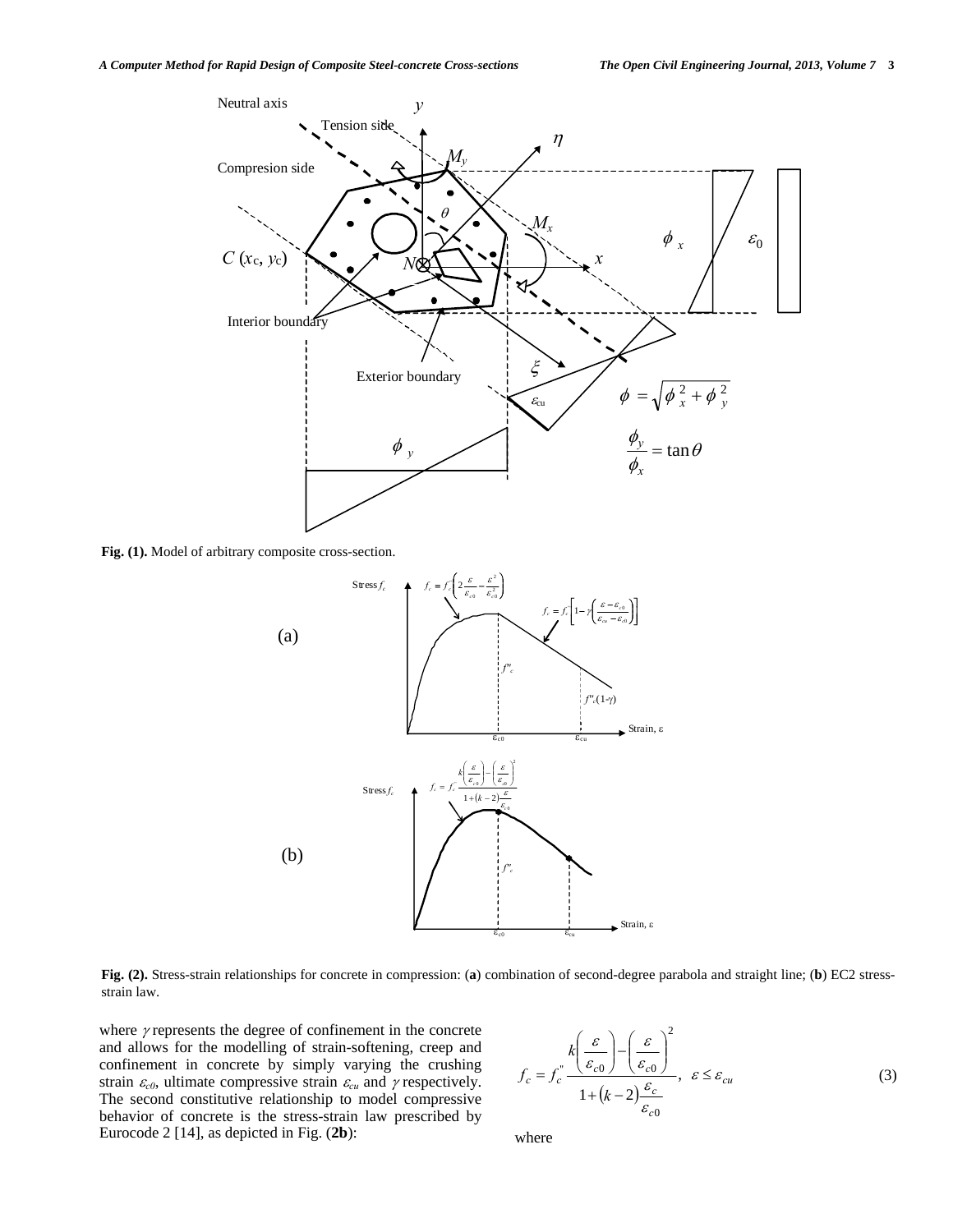$$
k = 1.1 E_c \frac{\varepsilon_{c0}}{f_c^*}
$$
 (4)

and where  $f_c$ <sup>"</sup> represents the concrete cylindrical compressive strength,  $\varepsilon_{c0}$  the crushing strain,  $\varepsilon_{cu}$  the ultimate compressive strain and *Ec* denotes the modulus of elasticity of concrete in compression.

## *Behavior of concrete in tension*

 Tension stiffening is an important phenomenon that should be included for an accurate analysis of sections under biaxial bending and axial load. Neglecting tension strength of concrete could lead to a loss in the smoothness of moment-curvature curves due to the sudden drop in stress from the cracking strength to zero at the onset cracking. In addition, tension stiffening results in a small change in peak strength, but this is usually negligible. The model to account for tension stiffening, developed by Vecchio & Collins [21] is taken into account in the present investigation. The model of concrete in tension can be given in the following analytical form (Fig. **3**):

$$
f_t = \begin{cases} E_t \varepsilon, & \varepsilon \le \varepsilon_{cr} \\ \frac{\alpha_1 \alpha_2^2}{1 + \sqrt{500\varepsilon}} f_{cr}, & \varepsilon > \varepsilon_{cr} \end{cases}
$$
(5)

where  $E_t$  denotes the modulus of elasticity of concrete in tension;  $f_{cr}$  represents the tensile strength of concrete;  $\varepsilon_{cr}$  is the concrete cracking strain;  $\alpha_1$  is a factor that takes into account the bounding characteristics of the reinforcement and  $\alpha_2$  represents a factor that takes into account the effects of load duration and cyclic loads. As illustrated in Fig. (**3**) slow rate of tension softening is assumed for the concrete in tension.

### *Behavior of steel reinforcement*

 Elastic-perfect plastic stress-strain relationships, both in tension and in compression, are assumed for the structural steel and the conventional reinforcing bars. Residual stresses



**Fig. (4).** Residual stress patterns.



**Fig. (3).** Stress-strain relationships for concrete in tension.

may be incorporated in the analysis. The magnitude and distribution of residual stresses in hot-rolled members depend on the type of cross-section and manufacturing processes and different patterns are proposed. In the US, the residual stress is considered constant in the web although when the depth of a wide flange section is large, it varies more or less parabolically. Another possible residual stress pattern in the web is the one simplified by a linear variation as used in European calibration frames (Fig. **4**).

 Assuming that the residual strain can be linearized for individual zones in the steel section the total strain in a point can be computed as:

$$
\varepsilon = \varepsilon_0 + \phi_x y + \phi_y x + \varepsilon_r \tag{6}
$$

where  $\varepsilon_r$  represents a linear residual strain field.

#### **2.2 Formulation of the proposed design procedure**

 An iterative procedure based on Newton method is proposed to design a cross-section subjected to axial force (*N*) and biaxial bending moments  $(M_x, M_y)$ . The method proposed herein consists of computing the required conventional reinforcement area ( $A_{tot}$ ) supposing that all structural parameters are specified and, under given external loads, the cross section reach its failure either to maximum strains

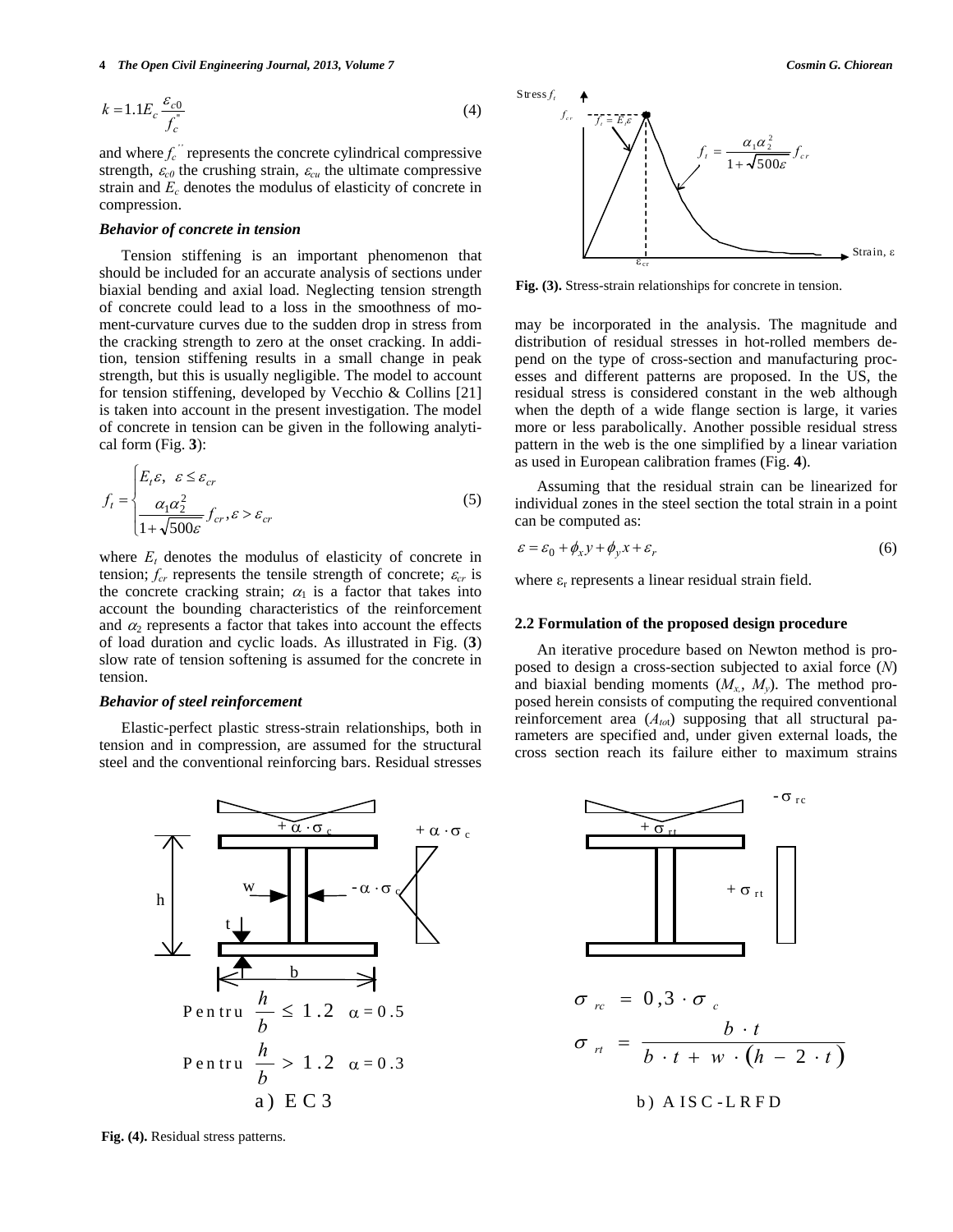attained at the outer compressed point of the concrete section or to maximum strains attained in the most tensioned steel fibre.

 Consider an irregular composite section as shown in Fig. (**1**) subjected to axial force and biaxial bending moments. The global  $x$ ,  $y$  -axes of the cross section could have their origin either in the elastic or plastic centroid of the crosssection. The conventional reinforcement layout is given as percentage  $(\alpha_i)$  of the total reinforcement steel area  $(A_{tot})$  in each location. At ultimate strength capacity the equilibrium is satisfied when the external forces are equal to the internal ones and either in the most compressed or tensioned steel fibre the ultimate strain is attained. These conditions can be represented mathematically in terms of the following nonlinear system of equations as:

$$
\begin{cases}\n\int_{A_{cs}} \sigma(\varepsilon(\varepsilon_0, \phi_x, \phi_y)) dA_{cs} + A_{tot} \sum_{i=1}^{N_{rs}} \sigma(\varepsilon_i(\varepsilon_0, \phi_x, \phi_y)) \varepsilon_i - N = 0 \\
\int_{A_{cs}} \sigma(\varepsilon(\varepsilon_0, \phi_x, \phi_y)) \nu dA_{cs} + A_{tot} \sum_{i=1}^{N_{rs}} \sigma(\varepsilon_i(\varepsilon_0, \phi_x, \phi_y)) \nu_i \alpha_i - M_x = 0 \tag{7} \\
\int_{A_{cs}} \sigma(\varepsilon(\varepsilon_0, \phi_x, \phi_y)) \kappa dA_{cs} + A_{tot} \sum_{i=1}^{N_{rs}} \sigma(\varepsilon_i(\varepsilon_0, \phi_x, \phi_y)) \kappa_i \alpha_i - M_y = 0 \\
\varepsilon_0 + \phi_x \nu_c(\phi_x, \phi_y) + \phi_y x_c(\phi_x, \phi_y) - \varepsilon_u = 0\n\end{cases}
$$

in which  $A_{tot}$ ,  $\varepsilon_0$ ,  $\phi_x$ ,  $\phi_y$  represent the unknowns, the surface

integral is extended over concrete and structural steel areas  $(A_{cs})$ ,  $N_{rs}$  represents the number of conventional steel reinforcement bars. In the above equations the first three relations represent the basic equations of equilibrium for the axial load *N* and the biaxial bending moments  $M_{x}$ ,  $M_{y}$  respectively. The last equation represents the ultimate strength capacity condition, that is, in the most compressed or most tensioned point the ultimate strain is attained; in this equation  $x_c$   $(\phi_x, \phi_y)$  and  $y_c$   $(\phi_x, \phi_y)$  represent the coordinates of the point in which this condition is imposed. The coordinates of the "constrained" point can be always determined for each inclination of the neutral axis defined by the parameters  $\phi_x$ and  $\phi_v$ , and  $\varepsilon_u$  represents the ultimate strain either in most compressed concrete point or in most tensioned steel fibre. The stresses in Equations (7) are calculated using the fiber strains and the constitutive relations.

 For each inclination of the neutral axis defined by the parameters  $\phi_x$  and  $\phi_y$  the farthest point on the compression side (or the most tensioned reinforcement steel bar) is determined (i.e. the point with co-ordinates  $x_c$ ,  $y_c$ ). We assume that at this point the failure condition is met:

$$
\varepsilon_0 + \phi_x y_c + \phi_y x_c = \varepsilon_u \tag{8}
$$

Hence, the axial strain  $\varepsilon_0$  can be expressed as:

$$
\varepsilon_0 = \varepsilon_u - \left(\phi_x y_c + \phi_y x_c\right) \tag{9}
$$

 Taking into account Eq.(1), the resulting strain distribution corresponding to the curvatures  $\phi_x$  and  $\phi_y$  can be expressed in linear form as:

$$
\varepsilon(\phi_x, \phi_y) = \varepsilon_u + \phi_x(y - y_c) + \phi_y(x - x_c)
$$
 (10)

 In this way, substituting the strain distribution given by the Eq.(10) in the basic equations of equilibrium, the unknown  $\mathcal{E}_0$  together with the failure constraint equation can be eliminated from the nonlinear system (7). Thus, the nonlinear system of equations (7) is reduced to an only three basic equations of equilibrium as:

$$
\begin{cases}\nf_1(\phi_x, \phi_y, A_{tot}) = \int_{A_{cs}} \sigma(\varepsilon(\phi_x, \phi_y)) dA_{cs} + A_{tot} \sum_{i=1}^{N_{rs}} \sigma(\varepsilon_i(\phi_x, \phi_y)) \alpha_i - N = 0 \\
f_2(\phi_x, \phi_y, A_{tot}) = \int_{A_{cs}} \sigma(\varepsilon(\phi_x, \phi_y)) \nu dA_{cs} + A_{tot} \sum_{i=1}^{N_{rs}} \sigma(\varepsilon_i(\phi_x, \phi_y)) \nu_i \alpha_i - M_x = 0 \\
f_3(\phi_x, \phi_y, A_{tot}) = \int_{A_{cs}} \sigma(\varepsilon(\phi_x, \phi_y)) \nu dA_{cs} + A_{tot} \sum_{i=1}^{N_{rs}} \sigma(\varepsilon_i(\phi_x, \phi_y)) \kappa_i \alpha_i - M_y = 0\n\end{cases}
$$
\n(11)

in which the unknowns, total reinforcement steel area  $A_{tot}$ , and the ultimate sectional curvatures  $\phi_x$  and  $\phi_y$ , can be obtained iteratively following the Newton method. In this respect, the system (13) can be rewritten in terms of non-linear system of equations in the following general form:

$$
\mathbf{F}(\mathbf{X}) = \mathbf{f}^{\text{int}} - \mathbf{f}^{\text{ext}} = \mathbf{0} \tag{12}
$$

where the external biaxial loading vector is:

$$
\mathbf{f}^{ext} = \begin{bmatrix} N & M_x & M_y \end{bmatrix}^T \tag{13}
$$

and the internal forces vector, computed as function of the curvatures and total reinforcement steel area *Atot*,  $\mathbf{X} = \begin{bmatrix} \phi_x & \phi_y & A_{tot} \end{bmatrix}^T$  is:

$$
\mathbf{f}^{int} = \begin{bmatrix} N^{int} = \int_{A_{cs}} \sigma(\varepsilon(\phi_x, \phi_y)) dA_{cs} + A_{tot} \sum_{i=1}^{N_{rs}} \sigma(\varepsilon_i(\phi_x, \phi_y)) \alpha_i \\ M_x^{int} = \int_{A_{cs}} \sigma(\varepsilon(\phi_x, \phi_y)) y dA_{cs} + A_{tot} \sum_{i=1}^{N_{rs}} \sigma(\varepsilon_i(\phi_x, \phi_y)) \beta_i \alpha_i \\ M_y^{int} = \int_{A_{cs}} \sigma(\varepsilon(\phi_x, \phi_y)) x dA_{cs} + A_{tot} \sum_{i=1}^{N_{rs}} \sigma(\varepsilon_i(\phi_x, \phi_y)) \kappa_i \alpha_i \end{bmatrix} (14)
$$

 According to the Newton iterative method, the iterative changes of unknowns vector **X** can be written as:

$$
\mathbf{X}^{k+1} = \mathbf{X}^k - \mathbf{F}' \left( \mathbf{X}^k \right)^{-1} \mathbf{F} \left( \mathbf{X}^k \right), k \ge 0 \tag{15}
$$

where **F**' represents the Jacobian of the nonlinear system (13) and can be expressed as:

$$
\mathbf{F'} = \left(\frac{\partial \mathbf{F}}{\partial \mathbf{X}}\right) = \begin{bmatrix} \frac{\partial N^{\text{int}}}{\partial \phi_x} & \frac{\partial N^{\text{int}}}{\partial \phi_y} & \frac{\partial N^{\text{int}}}{\partial A_{tot}} \\ \frac{\partial M^{\text{int}}}{\partial \phi_x} & \frac{\partial M^{\text{int}}}{\partial \phi_y} & \frac{\partial M^{\text{int}}}{\partial A_{tot}} \\ \frac{\partial M^{\text{int}}}{\partial \phi_x} & \frac{\partial M^{\text{int}}}{\partial \phi_y} & \frac{\partial M^{\text{int}}}{\partial A_{tot}} \end{bmatrix}
$$
(16)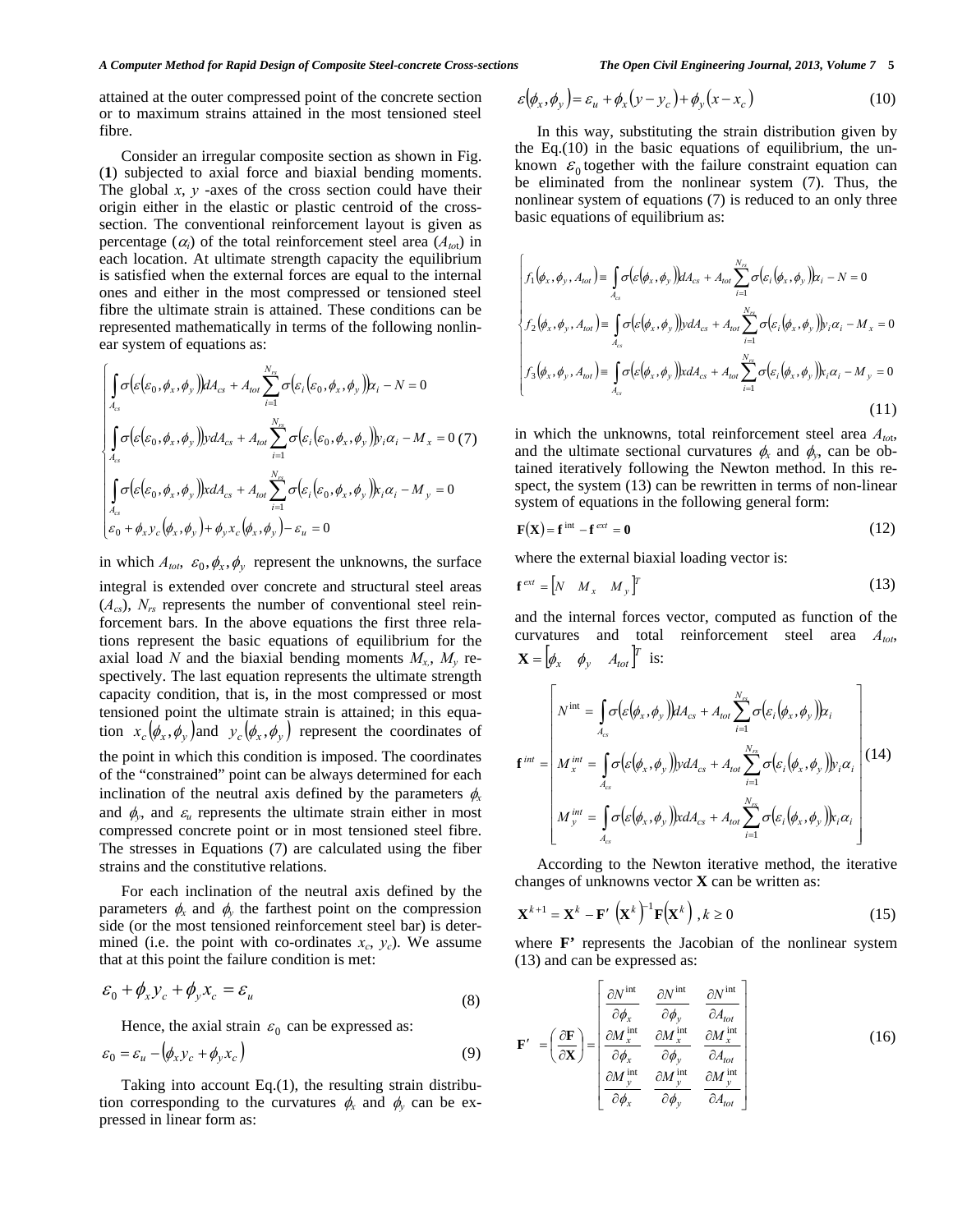Explicitly the expressions of the Jacobian's coefficients are:

$$
\frac{\partial N^{\text{int}}}{\partial \phi_x} = \int_{A_{cs}} E_t (y - y_c) dA_{cs} + A_{tot} \sum_{i=1}^{N_{rs}} E_{ti} (y_i - y_c) \alpha_i
$$
\n
$$
\frac{\partial N^{\text{int}}}{\partial \phi_y} = \int_{A_{cs}} E_t (x - x_c) dA_{cs} + A_{tot} \sum_{i=1}^{N_{rs}} E_{ti} (x_i - x_c) \alpha_i
$$
\n
$$
\frac{\partial N^{\text{int}}}{\partial A_{tot}} = \sum_{i=1}^{N_{rs}} \sigma(\varepsilon_i) \alpha_i
$$
\n
$$
\frac{\partial M_x^{\text{int}}}{\partial \phi_x} = \int_{A_{cs}} E_t y (y - y_c) dA_{cs} + A_{tot} \sum_{i=1}^{N_{rs}} E_{ti} y_i (y_i - y_c) \alpha_i
$$
\n
$$
\frac{\partial M_x^{\text{int}}}{\partial \phi_y} = \int_{A_{cs}} E_t y (x - x_c) dA_{cs} + A_{tot} \sum_{i=1}^{N_{rs}} E_{ti} y_i (x_i - x_c) \alpha_i
$$
\n
$$
\frac{\partial M_x^{\text{int}}}{\partial A_{tot}} = \sum_{i=1}^{N_{rs}} \sigma(\varepsilon_i) y_i \alpha_i
$$
\n
$$
\frac{\partial M_y^{\text{int}}}{\partial \phi_x} = \int_{A_{cs}} E_t x (y - y_c) dA_{cs} + A_{tot} \sum_{i=1}^{N_{rs}} E_{ti} x_i (y_i - y_c) \alpha_i
$$
\n
$$
\frac{\partial M_y^{\text{int}}}{\partial \phi_y} = \int_{A_{cs}} E_t x (x - x_c) dA_{cs} + A_{tot} \sum_{i=1}^{N_{rs}} E_{ti} x_i (x_i - x_c) \alpha_i
$$
\n
$$
\frac{\partial M_y^{\text{int}}}{\partial A_{tot}} = \sum_{i=1}^{N_{rs}} \sigma(\varepsilon_i) x_i \alpha_i
$$
\n(17)

 These coefficients are expressed in terms of the tangent modulus of elasticity  $E_t$ , total reinforcement steel area  $A_{tot}$ and the coordinates  $x_c$ ,  $y_c$  of the "constrained" point. As already mentioned, during the iterative process, for each inclination of the neutral axis defined by the current curvatures,  $\phi_x$  and  $\phi_y$  the coordinates of the constrained point can be always determined and consequently the stiffness matrix coefficients can be evaluated. The iterative procedure starts with curvatures  $\phi_x = 0$ ,  $\phi_y = 0$ . At the very first iteration, starting with the initial curvatures  $\phi_x=0$  and  $\phi_y=0$  the Jacobian **F**' could become singular, because in this case the strain profile over the cross-section is uniform with maximum ultimate strain in compression or tension, which implies zero tangent modulus of elasticity. In this case one can simply start the iteration process with the secant modulus of elasticity in the evaluation of the tangent stiffness coefficients of the crosssection. For the next iterations an adaptive-descent algorithm [22] is applied in order to avoid the convergence difficulties related to negative-definition of the Jacobian matrix that can occur during the iterative process. Adaptive descent is a technique which switches to a secant matrix if convergence difficulties are encountered, and switches back to the full tangent as the solution convergences, resulting in the desired rapid convergence rate.

 The initial approximation for *Ato*t can be chosen by the user of the computer program, and represents the only parameter that controls the convergence process either to a positive or negative solution for the total reinforcements. It is important to note that from mathematical point of view both positive and negative values for the reinforcement could represent solutions of the nonlinear equilibrium equations. If the initial value of  $A_{\text{tot}}$  is taken to be 0.005 $A_{\text{g}}$  (i.e.  $A_{\text{g}}$  is gross cross-sectional area) it is observed that the iterative process described above has converged, to the positive solution, for many different problems in six to seven iterations. However, it was found that, sometimes, the iterative algorithm may converge to a negative value for the reinforcement steel area. In this case, using a trial and error process, the user has to restart the process with different initial values for total reinforcement steel area and searched for, in this way, the positive, and real solution of the problem. Alternatively, in order to avoid the convergence to a negative solution, during the iterative process, if the third variable  $A_{tot}$  has a negative value, this value is changed with a positive one and the iteration continue further with this value. With this procedure we have observed that the iterative process converges always to the positive solution, and the convergence stability is not affected by the quality of the initial approximation of the total reinforcement. On the other hand, if the iterative algorithm diverges this means that the section selected, subjected to axial force  $(N)$  and biaxial bending moments  $(M_x, M_y)$ , is an unnecessarily big one and does not require any reinforcements.

 The convergence criterion is expressed as a ratio of the norm of the out-of-balance force vector to the norm of the applied load. So the solution is assumed to have converged if:

$$
\frac{\sqrt{\mathbf{F}^T \mathbf{F}}}{\sqrt{\mathbf{f}^{\text{ext}} \mathbf{f}^{\text{ext}}}} \leq TOL
$$
\n(18)

where *TOL* is the specified computational tolerance, usually taken as 1*E*-4. As it was stated previously, the failure of the cross section can be controlled either by the most compressed concrete point or the most tensioned steel reinforcement bar. For a compression axial force, the iterative process is started with control in compression, whereas for a tension axial force the design of the cross-section is conducted starting the iterative process imposing the failure of the cross section in tension.

 During the iterative process these controlled points are automatically interchanged. For instance, assuming that the current iterations are conducted with the most compressed point (Fig. **5**) the strains profiles are defined by the same ultimate compressive strain and by different strains at the level of the most tensioned point. After the strains in the most tensioned point equal or exceed the tensile steel strain at failure, the control point becomes the most tensioned point, and the process continues similarly, but with the coordinates of this point and associated ultimate steel strain. Fig. (**5**) presents different types of strain profiles during this process, defined by the either ultimate compressive strain  $(1,2,...)$  or by the ultimate steel strain  $(1',2',...)$ . Fig.  $(6)$ shows a simplified flowchart of this analysis algorithm.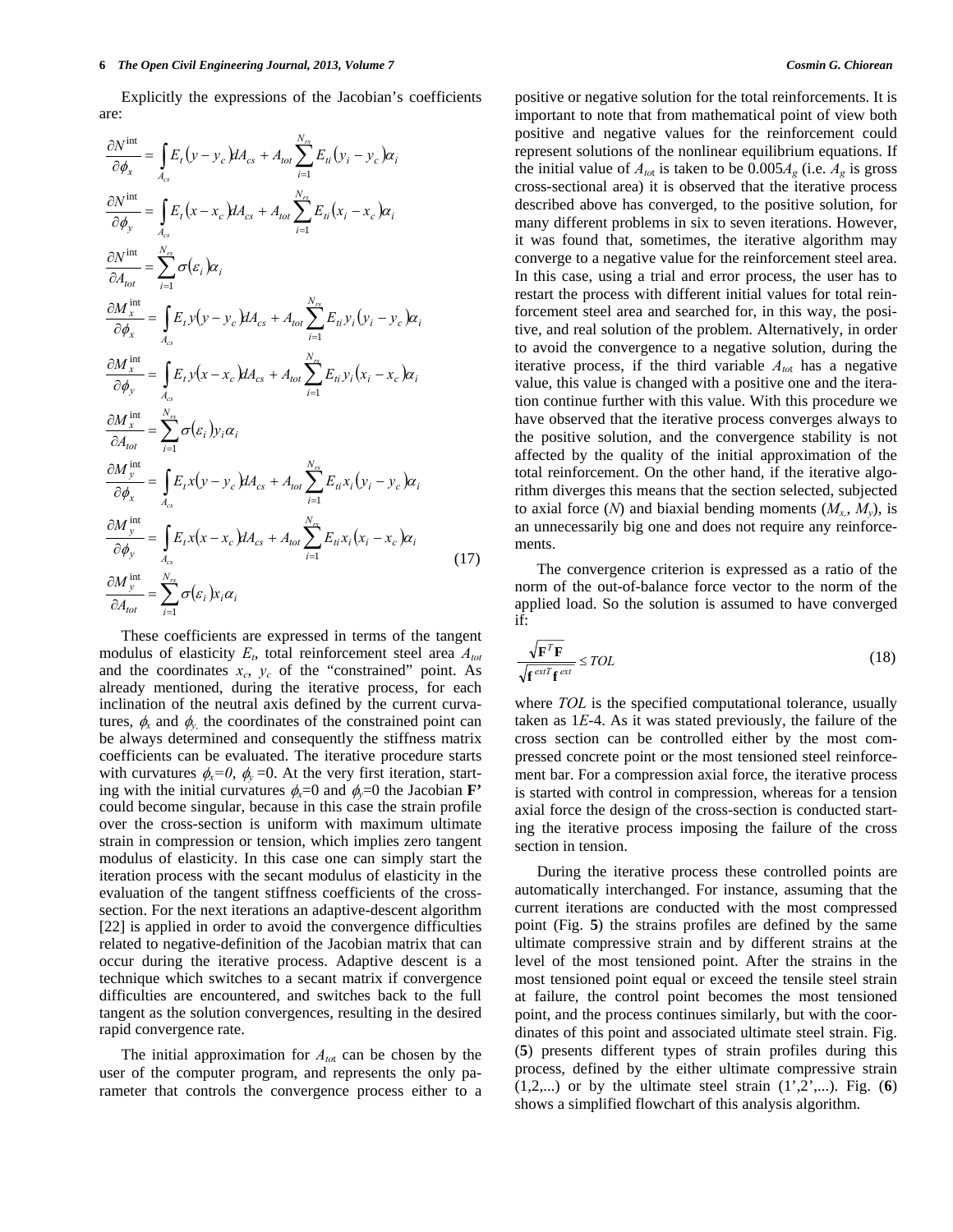

**Fig. (5).** Strains profile at failure.



**Fig. (6).** Flowchart for design procedure.

## **2.3. Evaluation of Tangent Stiffness and Stress Resultant**

 Based on Green's theorem, the integration of the stress resultant and stiffness coefficients over the cross-section will be transformed into line integrals along the perimeter of the cross-section. For this purpose, it is necessary to transform the variables first, so that the stress field is uniform in a particular direction, given by the current position of the neutral axis [23]. This is achieved by rotating the reference axes  $x, y$  to  $\xi$ ,  $\eta$  oriented parallel to and perpendicular to the neutral axis, respectively (Fig. **1**) such that:

$$
\begin{cases}\n x = \xi \cos \theta + \eta \sin \theta \\
 y = -\xi \sin \theta + \eta \cos \theta\n\end{cases}
$$
\n(19)

where  $\tan \theta = \phi_v / \phi_x$ . Based on this transformation, the internal forces carried by the concrete and structural steel areas  $(A_{cs})$ can be obtained by the following expressions:

$$
N_{int} = \iint_{A_{cr}} \sigma(x, y) dxdy = \iint_{A_{cr}} \sigma(\eta) d\xi d\eta
$$
  
\n
$$
M_{x,int} = \iint_{A_{cr}} \sigma(x, y) y dxdy = \iint_{A_{cr}} \sigma(\eta) (-\xi \sin \theta + \eta \cos \theta) d\xi d\eta = M_{\xi,int} \cos \theta - M_{\eta,int} \sin \theta
$$
  
\n
$$
M_{y,int} = \iint_{A_{cr}} \sigma(x, y) x dxdy = \iint_{A_{cr}} \sigma(\eta) (\xi \cos \theta + \eta \sin \theta) d\xi d\eta = M_{\xi,int} \sin \theta - M_{\eta,int} \cos \theta
$$
\n(20)

where  $N_{int}$ ,  $M_{\xi, int}$  and  $M_{\eta, int}$  are the internal axial force and bending moments about the  $\xi$  and  $\eta$  axis respectively and can be obtained by the following expressions:

$$
M_{\xi, \text{int}} = \iint_{A_{cs}} \sigma(\eta) \eta d\xi d\eta = \oint_{L} \sigma(\eta) \xi \eta d\eta
$$
  

$$
M_{\eta, \text{int}} = \iint_{A_{cs}} \sigma(\eta) \xi d\xi d\eta = \frac{1}{2} \oint_{L} \sigma(\eta) \xi^{2} d\eta
$$
  

$$
N_{\text{int}} = \iint_{A_{cs}} \sigma(\eta) d\xi d\eta = \oint_{L} \sigma(\eta) \xi d\xi d\eta
$$
 (21)

 The tangent stiffness matrix coefficients are computed in the same way [18]. As the integration area contour is approximated by a polygon, the integral over the perimeter *L*, can be obtained by decomposing this integral side by side along the perimeter:

$$
\oint_L h(\eta) \xi^p d\eta = \sum_{i=1}^{nL} \int_{\eta_i}^{\eta_{i+1}} h(\eta) \xi^p d\eta
$$
\n(22)

where *nL* is the number of sides that forms the integration area. The sides are defined by the  $\zeta$  co-ordinates of the endpoints as shown in Fig. (**1**). When the integration area is a circle with radius *R*, the integral over the perimeter *L* can be obtained by decomposing this integral as:

$$
\oint_L h(\eta) \xi^p d\eta = \int_{-R}^R h(\eta) (R^2 - \eta^2)^{p/2} d\eta + (-1)^p \int_R^{-R} h(\eta) (R^2 - \eta^2)^{p/2} d\eta
$$
\n(23)

 This leads to a significant saving in imputing the data to describe the circular shapes, without the need to decompose the circular shapes as a series of straight lines and approximate the correct solution when circular boundaries are involved. In order to perform the integral on a determined side of the contour  $(L_i)$ , polygonal or circular, of the integration area, an adaptive interpolatory Gauss-Lobatto method is used [18].

 The conventional steel reinforcements are assumed to be discrete points with effective area, co-ordinates and stresses. To avoid double counting of the concrete area that is displaced by the steel bars, the concrete stress at the centroid of the steel bars is subtracted from the reinforcement bar force. In order to identify the various regions in a complex crosssection with different material properties each region with assigned material properties is treated separately [16]. In this way, any composite cross-section with different material properties can be integrated without difficulties.

 The magnitude and distribution of residual stresses in hot-rolled members depend on the type of cross section and manufacturing processes and different patterns are proposed.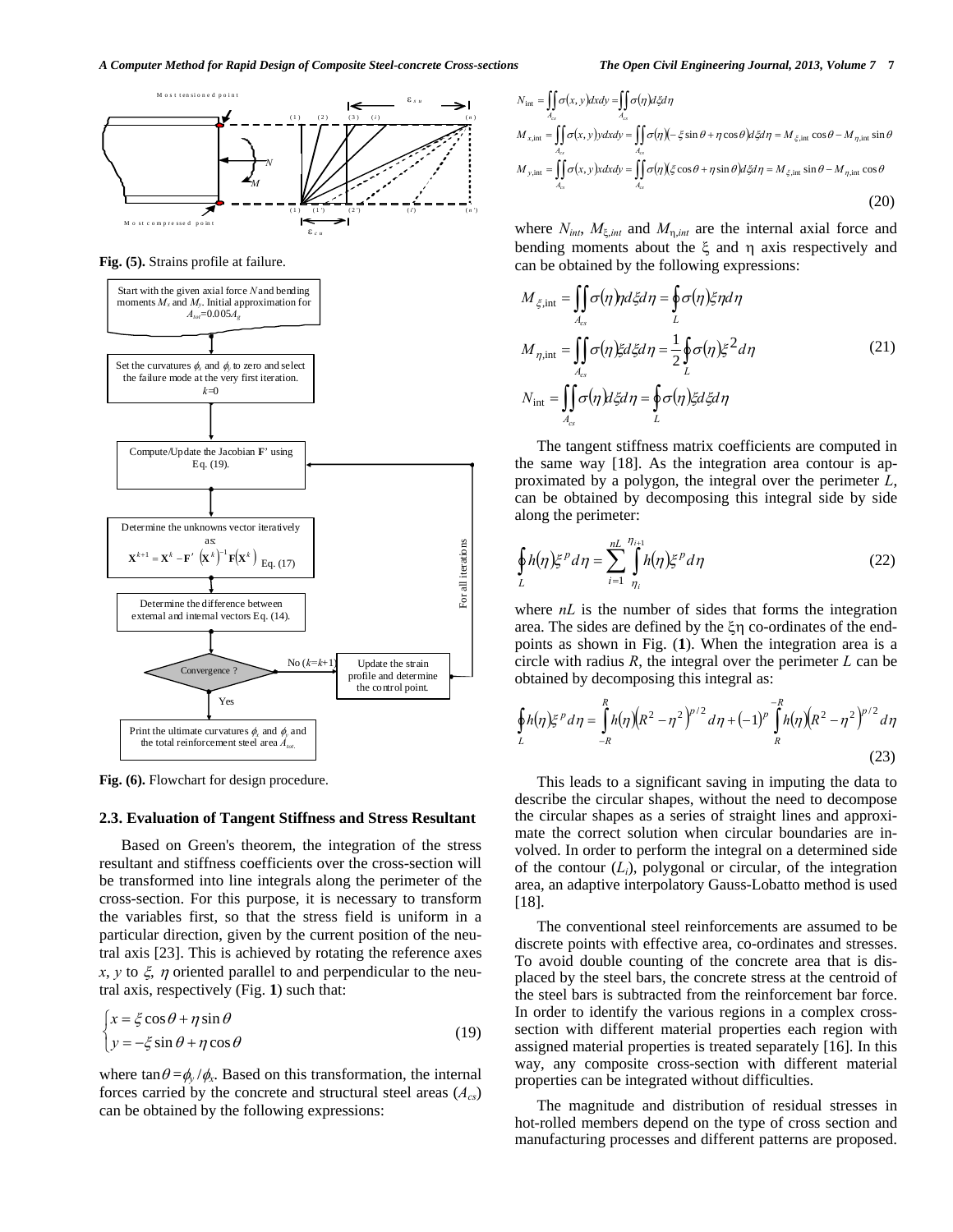In the US, the residual stress is considered constant in the web although, when the depth of a wide flange section is large, it varies more or less parabolically. Another possible residual stress pattern in the web is the one simplified by a linear variation as used in European calibration frames. The effect of residual stresses may be included in the analysis providing that the residual stress can be linearized for individual zones in the steel section associated to variations of residual stresses throghout the height of cross-section. For instance assuming the EC3 distribution of residual stresses the cross-section has to be divided in six regions as depicted in Fig. (**7**). In this way for each region the total strain in can be expressed as:

$$
\varepsilon = \varepsilon_0 + \phi_x \cdot y + \phi_y \cdot x + \varepsilon_r \tag{24}
$$

where  $\varepsilon_r$  represents a linear residual strain field which can be expressed for each particularly region as:

$$
\varepsilon_r = a_1 + a_2 x + a_3 y \tag{25}
$$

 Next, the integration of the stress resultant and stiffness coefficients over the steel cross-section will be transformed into line integrals along the perimeter of the cross-section as already described, but in this case the reference axes are rotated for each region using the following value for angle  $\theta$ :

$$
\tan \theta = \frac{\phi_y + a_2}{\phi_x + a_3} \tag{26}
$$

## **3. COMPUTATIONAL EXAMPLES**

 Based on the analysis algorithm just described, a computer program **ASEP** has been developed to study the biaxial strength behavior of arbitrary composite concrete-steel cross sections. It combines the analysis routine with a graphic routine to display the final results. The computational engine was written using Compaq Visual Fortran. The graphical interface was created using Microsoft Visual Basic 6. Dynamic Link Libraries (DLL) are used to communicate between interface and engine. The many options included make it a user friendly computer program. The graphical interface allows for easy generation of cross-sectional shapes and reinforcement bars, graphical representation of the data, and plotting of the complete stress field over the cross-section, instantaneous position of neutral axis, interaction and moment capacity contour diagrams, etc.



**Fig. (7).** Division of structural steel. Incorporation of residual stresses.

 The accuracy and computational advantages of the numerical procedure developed here has been evaluated using several selected benchmark problems analyzed previously by other researchers using different numerical methods. Furthermore new parametric studies and computational examples are given in order to demonstrate the effectiveness of the ultimate strength capacity evaluation procedure described in the previous paper published by the author [18].

## **3.1. Example 1: Composite Steel-concrete Cross-section with Arbitrary Shape**

 The composite steel-concrete cross-section depicted in Fig. (8), consists of the concrete matrix, fifteen reinforcement bars of diameter 18 mm, a structural steel element and a circular opening. Characteristic strengths for concrete, structural steel and reinforcement bars are  $f''_c = 30$ Mpa,  $f_{\rm st}$ =355Mpa and  $f_{\rm s}$ =460Mpa, respectively. These characteristic strengths are reduced by dividing them with the corresponding safety factors  $\gamma_c=1.50$ ,  $\gamma_{st}=1.10$  and  $\gamma_s=1.15$ . The stress-strain curve for concrete which consists of a parabolic and linear-horizontal- part was used in the calculation, with the crushing strain  $\varepsilon_0$ =0.002 and ultimate strain  $\varepsilon_{cu}$ =0.0035. The Young modulus for all steel sections was 200 GPa while the maximum strain was  $\varepsilon_n = \pm 1\%$ . A bi-linear elasto-perfect plastic stress-strain relationship for the reinforcement bars and structural steel, both in tension and in compression, is assumed. The strain softening effect for the concrete in compression is taken into account, in the present approach, through the parameter  $\gamma$ . This is an example proposed and analyzed by Chen *et al*. [9] and later studied by Charalmpakis and Koumousis [16], Rosati *et.al* [13] and others.

 In order to verify the stability of the proposed method a series of analyses have been conducted to determine the influence of confinement, stress-strain relationships for concrete in compression and residual stresses for encased structural steel element over ultimate strength capacity of the cross-section.



**Fig. (8).** Example 1. Composite steel-concrete cross-section.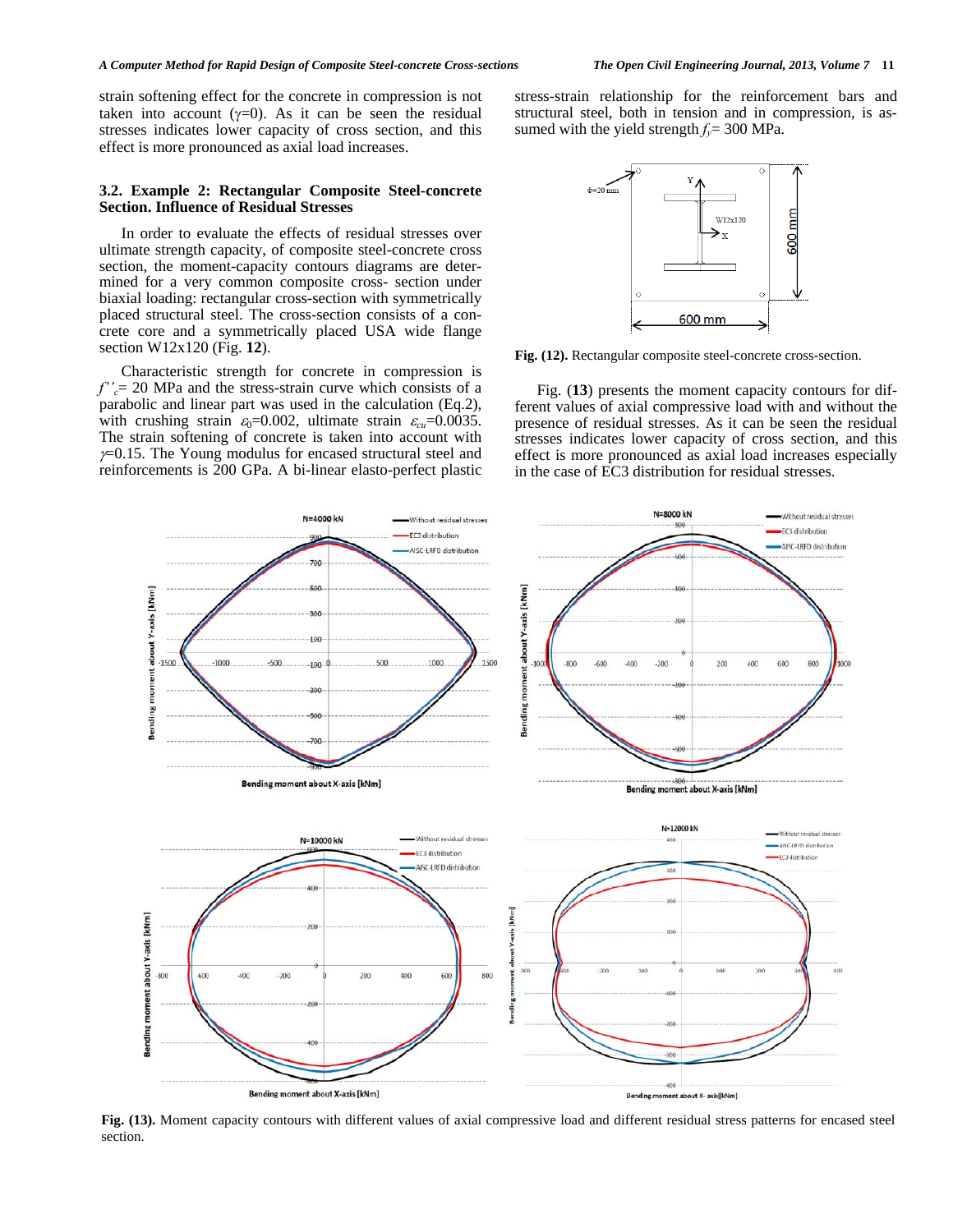#### **3.3. Example 3: Reinforced Concrete Box Cross-section**

 The box cross-section, depicted in Fig. (**14a**), consists of the concrete matrix and sixteen reinforcement bars, all rebars having the same diameter. This section is subjected to the following design loads:  $N=2541.7$  kN,  $M_x=645.6$  kNm, and *My*=322.8 kNm. Characteristic strengths for concrete and reinforcement bars are:  $f_c^{\prime\prime} = 23.443 \text{MPa}$ ,  $f_y = 413.69 \text{ MPa}$ respectively.

The stress-strain curve for concrete which consists of a parabolic and linear-descending- part was used in the calculation, with the crushing strain  $\varepsilon_0=0.002$  and ultimate strain  $\varepsilon_{cu}$ =0.0038. The Young modulus for reinforcing bars was 200GPa while the maximum strain was  $\varepsilon_n = \pm 1\%$ . A bi-linear elasto-perfect plastic stress-strain relationship for the reinforcement bars, both in tension and in compression, is assumed. The strain softening effect for the concrete in compression is taken into account, in the present approach, through the parameter  $\gamma$ . This problem was also solved by Rodrigues & Ochoa [7]. The procedure described at section 2.2 is used to find the required total steel reinforcement for the cross-section to achieve an adequate resistance for the above mentioned design loads. The strain softening parameter  $\gamma$ =0.15 for the concrete in compression has been considered in analysis.

 As shown in Table **3** the iterative process of design was started with  $\phi_x = 0$  and  $\phi_y = 0$ , and  $A_{tot} = 0.005 A_g = 12.25$  cm<sup>2</sup>. The equilibrium tolerance has been taken as 1*E*-4. After only six iterations, the total area required of the rebars was found to be  $A_{\text{tot}}$ =40.586 cm<sup>2</sup>. This means that the area required of the selected rebar is  $2.536 \text{ cm}^2$  which compare very well with the required area, 2.535 cm<sup>2</sup>, reported by Rodrigues & Ochoa [7]. Fig. (**14.b**) shows the plastic status of the crosssection associated to the equilibrium between external design loads and internal forces with the total reinforcing area obtained after six iterations. If the effect of tension stiffening is taken into account, considering resistance of tensioned concrete with  $E_t$ =33000 MPa, tensile strength  $f_c$ =0.234 MPa, concrete cracking strain  $\varepsilon_c$ =0.000071 and  $\alpha_1$ =1,  $\alpha_2$ =0.75, the total area required was found, in only five iterations, to be  $A_{tot}$ =37.875 cm<sup>2</sup> which is with 7% smaller than the case in which tension stiffening effect was ignored. For this case the reference [7] does not present comparative results. The influence of the initial values assumed for total reinforcement area over convergence process is illustrated in Table **4**.

 As it can be seen, even under a very restrictive tolerance (Tol=1E-10) and with initial values chosen very far from the solution, the iterative procedure converge without difficulties in a few iterations. Moreover the number of iterations is not influenced by the quality of the initial approximation chosen for total reinforcement area.

 Fig. (**15**) shows the corresponding interaction curves for both  $M_x$  and  $M_y$  of this section for  $\alpha = 26.56^\circ$  ( $M_y/M_x = \tan(\alpha)$ ) with and without tension stiffening effect. Fig. (**16**) shows the moment capacity diagrams for *N*=2541.7 kN considering different levels of confinement. Rebars of diameter  $3/4$ " $\approx$ 1.90 cm has been considered in these analyses. As it can be seen, by reducing the confinement in the concrete  $(\gamma=0.15, 0.50)$  the interaction curves indicate lower capacities (Fig. **16**) and the non-convexity of the diagrams is more pronounced, and also, near the compressive axial load capacity multiple solutions exist in the *N*-*M* space when the strain softening is modelled,  $\gamma=0.15$  (Fig. 15). For all these points the strain field fulfils the ultimate value for concrete in com-



Fig. (14). Example 3. (a) Biaxially loaded box cross-section; (b) Plastic status of section under design loads and  $A_{\text{tot}} = 40.586 \text{ cm}^2$ .

**Table 3. Example 3: Main Parameters Involved in the Iterative Process** 

| <b>Iteration</b> | $\phi_{\rm x}$ | $\phi_{y}$ | $A_{\text{tot}}$ [cm <sup>2</sup> ] | Error $(Eq. 20)$ |
|------------------|----------------|------------|-------------------------------------|------------------|
| Initial          | 0.000          | 0.000      | $0.005Ag=12.25$                     | 1.000            |
|                  | 1.089E-4       | 5.576E-5   | 115.41                              | 1.000146         |
| ◠                | 6.426E-5       | 5.264E-5   | 30.816                              | 0.599621         |
| 3                | 7.102E-5       | 4.550E-5   | 39.682                              | 0.173854         |
| 4                | 7.084E-5       | 4.559E-5   | 40.556                              | 0.007475         |
|                  | 7.0834E-5      | 4.5583E-5  | 40.585                              | 0.000266         |
| 6                | 7.08345E-5     | 4.5583E-5  | 40.586                              | 0.00000856       |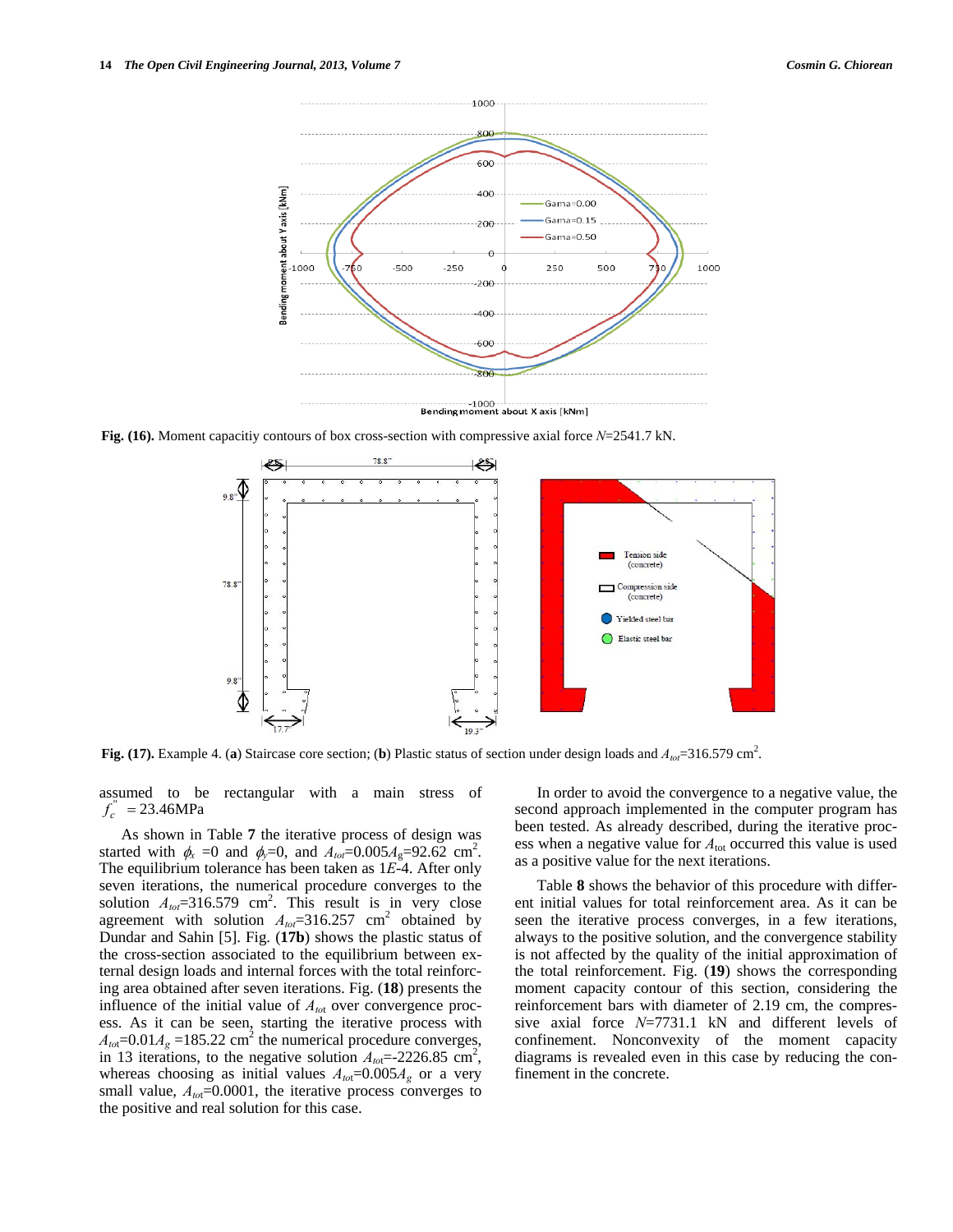| <b>Iteration</b> | $\Phi_{\rm x}$ | $\mathbf{\varphi}_y$ | $A_{\text{tot}}$ [cm <sup>2</sup> ] | Error $(Eq. 18)$ |
|------------------|----------------|----------------------|-------------------------------------|------------------|
| Initial          | 0.000          | 0.000                | $0.005A_c=92.62$                    | 1.000            |
|                  | $-5.644E-6$    | $-7.830E - 6$        | $-2858.381$                         | 1.006109         |
| $\overline{c}$   | $-1.376E-5$    | $-6.785E-5$          | -940.168                            | 0.249642         |
| 3                | $-2.048E - 5$  | $-1.466E-5$          | $-124.761$                          | 0.331049         |
| $\overline{4}$   | $-2.460E - 5$  | $-1.814E-5$          | 310.799                             | 0.183181         |
| 5                | $-2.333E-5$    | $-1.772E-5$          | 315.943                             | 0.0357735        |
| 6                | $-2.335E-5$    | $-1.773E-5$          | 316.572                             | 0.0001169        |
|                  | $-2.3352E - 5$ | $-1.7732E-5$         | 316.579                             | 0.0000232        |

**Table 7. Example 4: Main Parameters Involved in the Iterative Process** 



Fig. (18). Influence of the initial value of  $A_{\text{tot}}$  over convergence process.



**Fig. (19).** Moment capacity contours for staircase cross-section with compressive axial force *N*=7731.1 kN.

 Table **9** presents the variations of the total steel reinforcement area, *Atot*, and the plastic status of the crosssection, considering different levels of the axial load. The bending moments have the same values as in the previously studied staircase core section  $(M<sub>x</sub>=10737.0 \text{ kNm}$ , and  $M<sub>y</sub>=11725.5$  kNm). No convergence problems have been encountered using the proposed approach; a low number of iterations have been required to establish the equilibrium,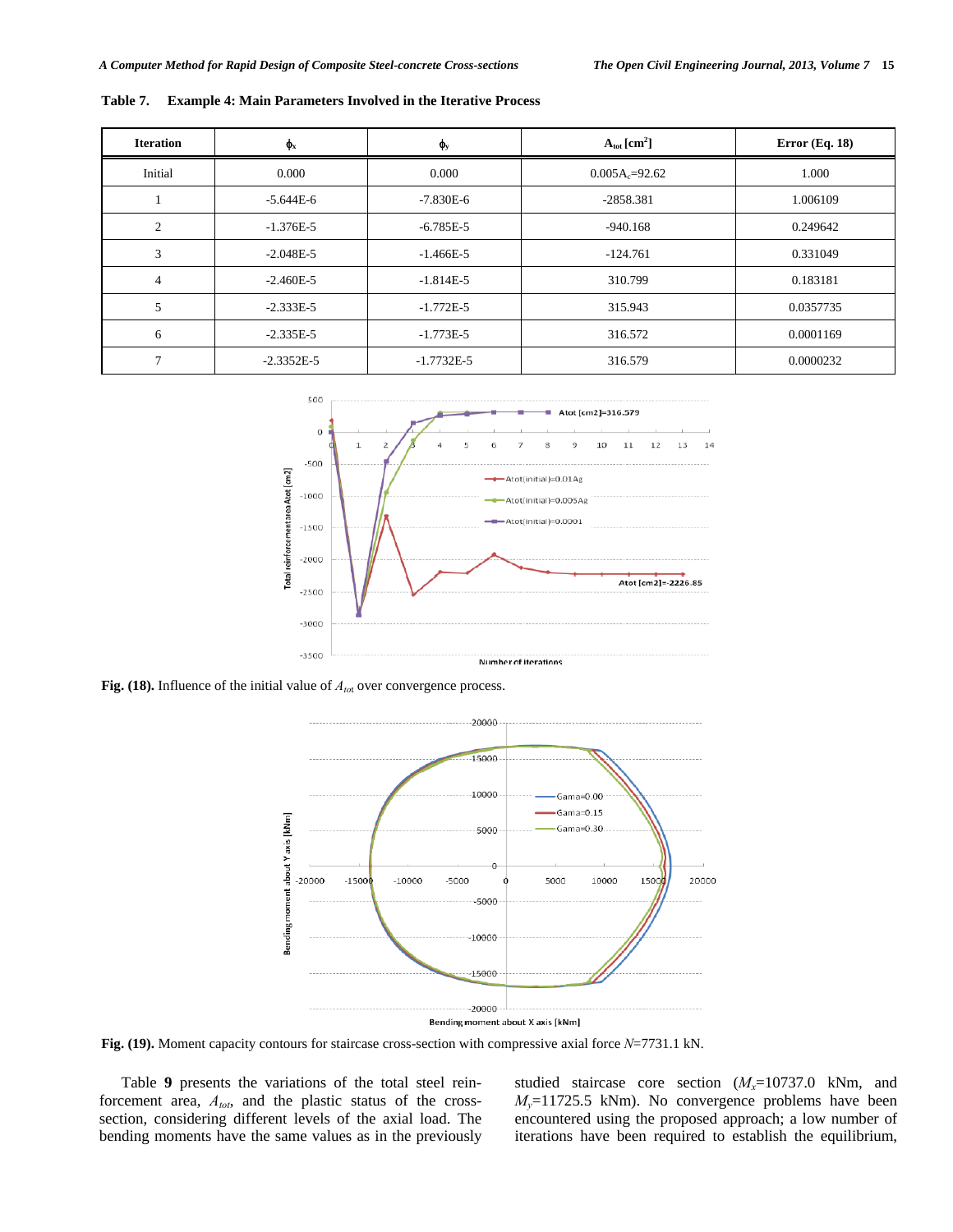**Table 8. Example 4: Convergence Stability (Tol=1E-10)** 

| $A_{\text{tot}}$ (initial) | <b>No. Iterations</b> |
|----------------------------|-----------------------|
| $-10000$                   | 9                     |
| $-1000$                    | 10                    |
| 10000                      | 9                     |
| 1000                       | 10                    |
| 0.01                       | 9                     |
| 100000                     | 10                    |
| $-100000$                  | 10                    |

despite the fact that, in all cases, the iterative process has been started with curvatures  $\phi_r = 0$  and  $\phi_v = 0$ , and a very restrictive equilibrium tolerance (i.e tol=1*E*-5), has been considered.

## **4. CONCLUSIONS**

 A new computer method has been developed for the rapid design of composite steel-concrete cross-sections subjected to axial force and biaxial bending. The iterative algorithm, proposed herein, to design the steel reinforcement of composite steel-concrete sections under biaxial bending and axial force, as compared to other iterative methods, is very stable and the convergence is very fast. Convergence is assured for any load case, and is not sensitive to the initial/starting values, to how the origin of the reference loading axes is chosen or to the strain softening effect for concrete in compression or tension and residual stress distribution in encased steel elements. To the best knowledge of the author there are no divergence-proof procedures in the literature, and the proposed procedure represents a first attempt in this direction to develop automatic procedure for design of crosssections.

 Due to presence of residual stresses, for encased steel section, a reduction of capacity strength of composite steel-

**Table 9. Example 4: Variations of the Total Steel Reinforcement Area with Different Levels of the Axial Load** 

| ${\bf N}$ [kN] | $\mathbf{A}_{\text{tot}}\left[\text{cm}^2\right]$ | No. of Iterations | <b>Plastic Status</b> |
|----------------|---------------------------------------------------|-------------------|-----------------------|
| 1000           | 559.741                                           | $\sqrt{6}$        |                       |
| $10000\,$      | 242.105                                           | $\sqrt{5}$        |                       |
| $20000\,$      | 12.814                                            | $\sqrt{4}$        |                       |
| 30000          | 110.903                                           | $\sqrt{4}$        |                       |
| 40000          | 505.181                                           | $\sqrt{6}$        |                       |
| 50000          | 987.723                                           | $\boldsymbol{7}$  |                       |
| $-1000$        | 636.151                                           | $\sqrt{6}$        |                       |
| $-10000$       | 994.658                                           | $\boldsymbol{7}$  |                       |
| $-20000$       | 1409.775                                          | $\boldsymbol{7}$  |                       |